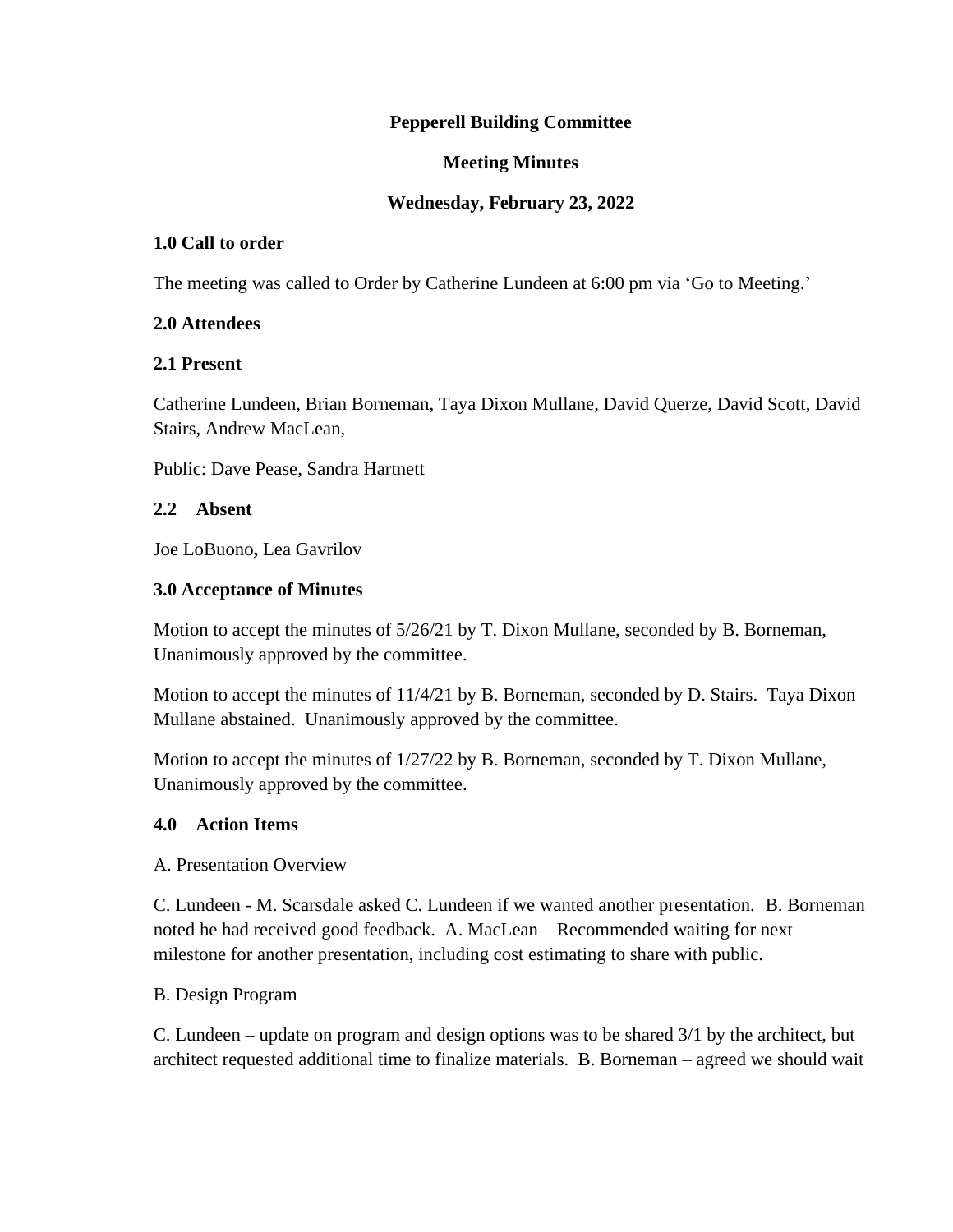for materials. C. Lundeen – will cancel the meeting, and A. MacLean will inform the clerk that the meeting has been cancelled.

C. Lundeen – would like to send a letter from Committee to consider ARPA funding for the design funding. Discussion among committee on need for cost estimates to meet deadline for town meeting for debt exclusion if no ARPA funds. Select Board controls ARPA funding and are meeting on March 2<sup>nd</sup> meeting to discuss. One member of Select Board indicated they want Town Meeting vote for use of ARPA funds. Committee discussed contents of the letter to the Select Board and A. MacLean began a draft of the letter. Committee recommended letter include discussion of consistency of use of ARPA funds for one time funding to support a public need; reminder of Select Board charge to the Bldg Comm to look at public safety and past Town Meeting support of the project; project is shovel ready; retires deferred maintenance backlog (up to \$2M); without investment in new building, Town will be requesting investment in renovations of existing buildings; single biggest investment in new building by the Town since the schools.

S. Harnett had a question on reducing overall project costs. C. Lundeen – Phase 2 funding is needed for next phase of design. T. Dixon Mullane – explained value engineering process as part of Phase 2 where we will have opportunities to reduce costs through design.

S. Hartnett had a question on if the \$35M estimate is inclusive of the design funds. A. MacLean – yes, design included; but still not sure what the final construction cost will be.

C. Lundeen – using ARPA funds will remove \$2M from debt exclusion for total project cost. A. MacLean – ARPA funding would be an opportunity to lesson overall tax burden. A. MacLean - will finalize the letter to include in Select Board package.

S. Hartnett had a comment supporting ARPA funding for the project.

B. Borneman – made motion to authorize the chair to sign letter on behalf of the Building Committee to Select Board to approve ARPA funding for the Public Safety Complex Phase 2 as voted by the Building Committee meeting on 2/23/22. D. Stairs – seconded the motion. Motion carries unanimously.

A. MacLean sent a letter to Sen. Kennedy seeking public support for the public safety complex. Ashby received funding in past for their new building. C. Lundeen – Asked that the letter be placed on the webpage to share with the community.

C. PR Plan

C. Lundeen recommended to keep proceeding with outreach on social media, and update the webpage.